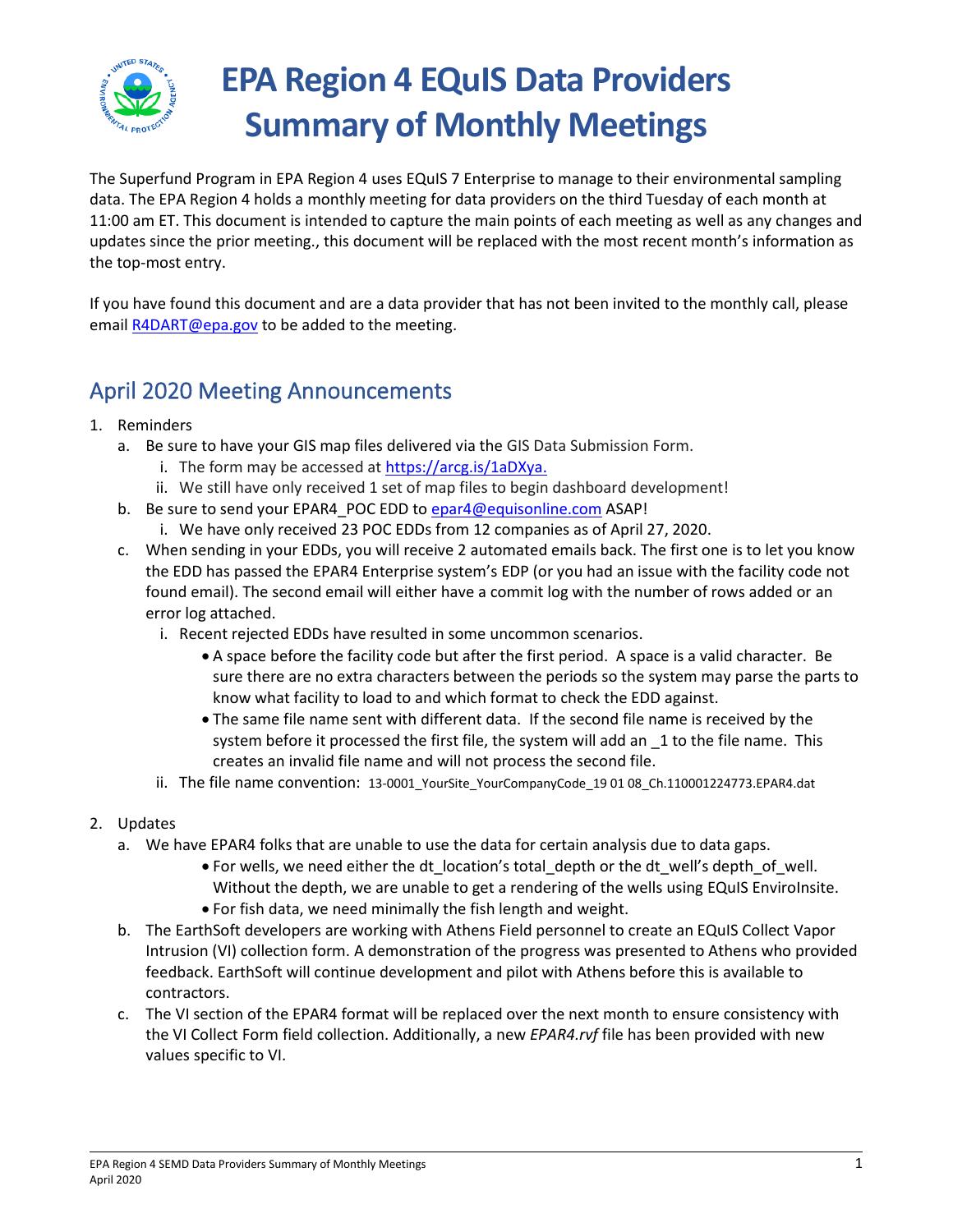## March 2020 Meeting Announcements

- 1. Reminders
	- a. Be sure to have your GIS map files delivered via the GIS Data Submission Form.
		- i. The form may be accessed a[t https://arcg.is/1aDXya.](https://arcg.is/1aDXya)
		- ii. We have only received 1 set of map files to begin dashboard development!
	- b. Be sure to send your EPAR4 POC EDD to [epar4@equisonline.com](mailto:epar4@equisonline.com) ASAP!
		- i. We have only received 12 POC EDDs from 11 companies as of March 16, 2020.
- 2. A demonstration of the GIS Data Submittal process will be given by our SME, Katie Wise.
- 3. Updates
	- a. For Analytical data questions when the EDD is from the Regional Lab:
		- i. Jeff Hendel has rotated to a different position.
		- ii. For organics Jason Collum is filling in during the transition (Collum.Jason@epa.gov).
	- b. Any chain of custody changes must be sent to [R4COCCorrections@epa.gov.](mailto:R4COCCorrections@epa.gov)
		- i. Both the *coc.pdf* and the electronic *coc.xml* files should be sent with appropriate information.
		- ii. October meeting notes had this incorrectly listed as EPAR4COCCorrections@epa.gov.
	- c. An updated reference value file has been attached for convenience pending download site update.
		- i. Updated tables include:
			- Rt\_analyte
			- Rt\_analytical\_method
			- Rt\_prep\_method
			- Rt building types
			- Rt building use type
			- Rt\_sample\_param\_types (for vapor intrusion event checklist)
	- d. The 'US EPA Region 4 Data Provider Facility Detail' dashboard has new widgets.
		- i. 'One Screening Level Select Gear to change selection criteria (BOLD)'
		- ii. 'Two Screening Levels Select Gear to change selection criteria (BOLD/ITALIC)'
		- iii. 'Three Screening Level Select Gear to change selection criteria (BOLD/ITALIC/UNDERLINE)'
		- iv. 'Action Level Information Select Gear to change selection criteria'
		- v. \*\*\* Select the Gear to limit what you download
		- vi. \*\*\* Use the Download button within the selection screen without saving
- 4. A brief demonstration of the selection criteria for the new widgets will be at the end of the call.

### February 2020 Meeting Announcements

1. Meeting was cancelled.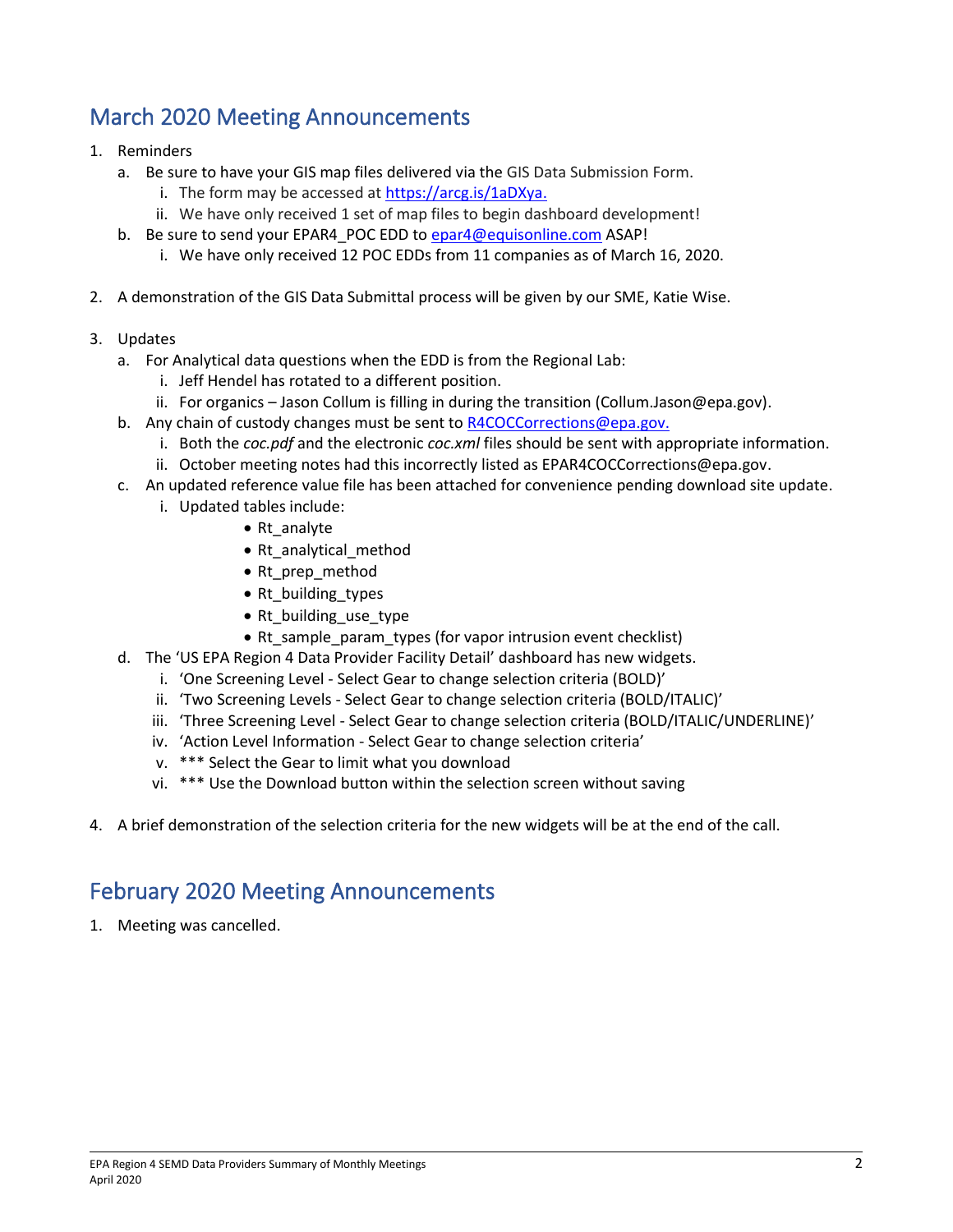# January 2020 Meeting Announcements

- 1. Reminders
	- a. Be sure to send your EPAR4 POC EDD to [epar4@equisonline.com](mailto:epar4@equisonline.com) ASAP!
		- i. We have only received 9 POC EDDs from 8 companies as of January 17, 2020.
		- ii. But 16 other companies have submitted data that still do NOT have a POC EDD sent in. 1. If you send an EDD and do NOT receive an email back – something went wrong. 2. Email R4DART to assist with investigating why the EDD did not process.
	- b. You should receive **2** emails back when you submit your EDDs to EPAR4@equisonline.com.
	- **c. Send in your location EDDs in a reasonable timeframe. You receive an email with a due date but there are still folks not sending them in and the analytical EDDs continue to be rejected!**
- 2. At the end of the call, we will have a "Demonstration of the Required GIS Data Submittal Process".
- 3. Previously Katie Wise's email was provided incorrectly, it is [Wise.Mary@epa.gov](mailto:Wise.Mary@epa.gov) but you will still submit the map files to EPAR4DARTGeo@EPA.GOV
- 4. When the EPAR4 laboratory sends out EDDs with an "UPDATED: R4 LIMS Results…" in the subject line:
	- a. Please review the PDF attached within the file set for why it was updated.
	- b. R4DART only knows to add the Update tail to the EDD before emailing to the system.
	- c. If anything needs removed from the original submission, you must notify R4DART immediately.
	- d. An update will not remove data there is a special process to remove data called "Rollback".
	- e. This is also true if you send in an EDD and realize you shouldn't have added it.
- 5. The Environmental Data Submission Procedure (SEMDPROC-009-R0) and Guidance have been finalized.
	- a. <https://www.epa.gov/superfund/region-4-superfund-electronic-data-submission> is pending update.
	- b. The three supporting reference documents are provided with the procedure as one .pdf
		- EPA Region 4 EDD Format File Guide Provides detailed information for the creation of the EDD files that are required to be submitted.
		- EPA Region 4 EQuIS Data Processor (EDP) Reference Manual Provides the information needed to download, install and maintain the EDP software, as well as how to use the software to proof EDDs and create data packages.
		- EPA Region 4 Geographic Information System Deliverable Guidance Provides specific requirements and file delivery formats for all GIS materials developed in support of the program.
- 6. Over the past month, there have been several EDDs rejected to R4DART as 'File Monitor Alert'.
	- a. You will not receive these emails due to the system's inability to decipher the file name.
	- b. These rejections are due to extra periods in the file name so the system cannot parse the pieces.
		- "EPAR4 Guidance Defined Section"**. "**facility code"**. "**format".dat
		- The system uses the periods to split the file name to know which facility and which format.
	- c. Causes of too many periods may be:
		- When you send one email with two files of the exact same name, the email system will add .1
		- Using periods rather than underscores between the portions of the "EPAR4 Guidance Defined Section".
- 7. The EPA November 2019 Risk Screening Levels (RSLs) have been loaded to the R4DART system.
	- a. Action Level report widgets have been added to the Site detail dashboard.
	- b. There is a special note for 4 of the 2019 RSLs:
		- 2019 11 RSL IND AIR HQ=0.1 "c \*\* High Risk used (0.021); Low Risk is 0.12 And Lowest Risk is 0.61"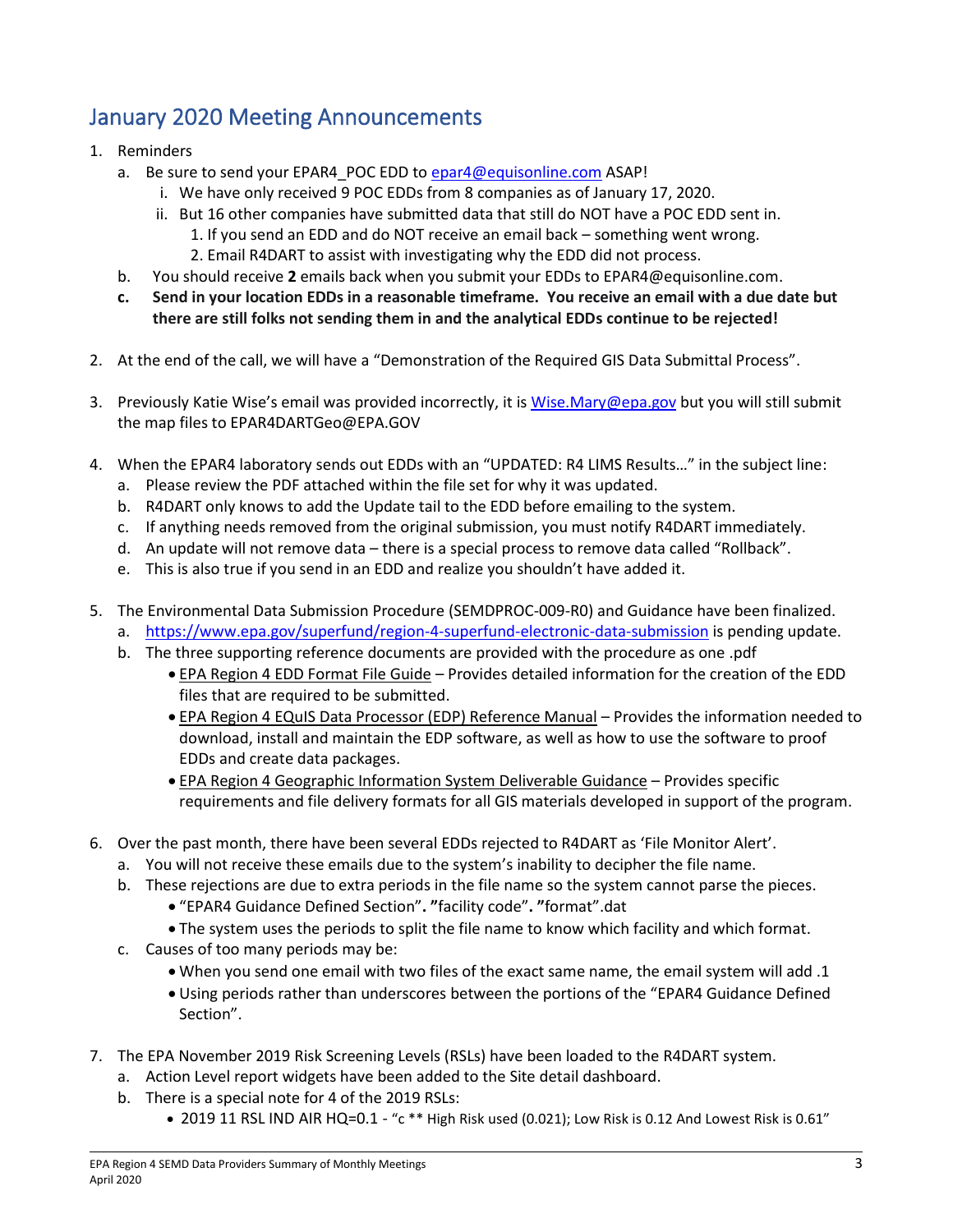- 2019 11 RSL RES AIR HQ=0.1 "c \*\* High Risk used (0.0049); Low Risk is 0.028 And Lowest Risk is 0.14"
- 2019 11 RSL IND AIR HQ=1.0 "c \*\* High Risk used (0.021); Low Risk is 0.12 And Lowest Risk is 0.61"
- 2019 11 RSL RES AIR HQ=1.0 "c \*\* High Risk used (0.0049); Low Risk is 0.028 And Lowest Risk is 0.14"

|           | Contaminant                                 | Screening Levels |                      |     |                        |     |
|-----------|---------------------------------------------|------------------|----------------------|-----|------------------------|-----|
|           |                                             |                  | <b>Resident Air</b>  |     | <b>Industrial Airl</b> |     |
|           | Analyte                                     | CAS No.          | (ug/m <sup>3</sup> ) | key | (ug/m <sup>3</sup> )   | key |
|           | ~Polychlorinated Biphenyls (high risk)      | 1336-36-3        | 4.9F-03              | c   | $2.1E-02$              | c   |
|           | $\sim$ Polychlorinated Biphenyls (low risk) | 1336-36-3        | $2.8E-02$            | c   | $1.2F - 01$            | c   |
| $\bullet$ | ~Polychlorinated Biphenyls (lowest risk)    | 1336-36-3        | $1.4E - 01$          | c   | $6.1E - 01$            | C   |
|           |                                             |                  |                      |     |                        |     |

c. A brief demonstration on how to select the screening levels will be at the end of the meeting.

## December 2019 Meeting Announcements

#### 1. Reminders

- a. Be sure to send your EPAR4\_POC EDD to [epar4@equisonline.com](mailto:epar4@equisonline.com) ASAP!
	- i. We have only received 8 POC EDDs from 7 companies as of December 16, 2019.
	- ii. For one company, the EDD was rejected but I corrected the issue and resubmitted. 1. If you send an EDD and do NOT receive an email back – something went wrong.
		- 2. Email R4DART to assist with investigating why the EDD did not process.
- b. You must have the *EPAR4.zip* file closed and not in use with EDP to replace the *EPAR4.rvf* file.
- d. We will have a demonstration by Gui Amaro on how to display EQuIS data on an AGOL map layer.
	- i. You must first have permission to the REST API license pool.
	- ii. You must create a JWT Authentication token.
	- iii. There is a new link to download the video "Generate and Use JWT Authentication Tokens."
	- iv. To get a copy of the video, use the updated we transfer link: <https://we.tl/t-Otu4bYgVnL>
- **e. Send in your location EDDs in a reasonable timeframe. You receive an email with a due date but there are still folks not sending them in and the analytical EDDs continue to be rejected!**
- 2. At the end of the call, we will have a demonstration of "How to Create a Smart Template" from EDP.
	- a. Create an Excel Workbook with controlled fields to use only values from the *EPAR4.rvf* file.
	- b. Create an Excel Workbook that will enforce the foreign keys between the EDD tables.
- 3. The Procedural and Guidance documents have been updated and are in review.
	- a. Changes were based on the first review process by compiling EPA Personnel comments.
	- b. Additional updates were done using data provider issues while trying to follow the documents.
	- c. We hope to have them updated on the EPA download site by our next meeting January 21st, 2020.
	- d. We are waiting on an update to where the map files will need to be sent.
- 4. EarthSoft conducts a quarterly Government User Group meeting and have opened it up to EPAR4 users.
	- a. If you're interested in joining future User Groups, you can subscribe to thei[r mailing list.](https://earthsoft.us16.list-manage.com/subscribe?u=37901ea741202322d02ccc80b&id=59ed809b70)
	- b. You may also select the Office Hours but any of the other options you may need to pay to attend.
	- c. Once you submit the filled-out form, email R4DART acknowledging your desired participation.
	- d. R4DART will communicate to EarthSoft that you are a valid EPAR4 user.
- 5. R4DART will be "unmanned" from December 18, 2019 through January 1, 2020. An Out of Office message has been set directing any emergency assistance to [Walden.Beth@EPA.gov.](mailto:Walden.Beth@EPA.gov)
- 6. Happy Holidays from the EPA Region 4 Data Management Team! Talk to you Next Year! Sincerely Beth Walden, Sharon Keenan, and Katie Wise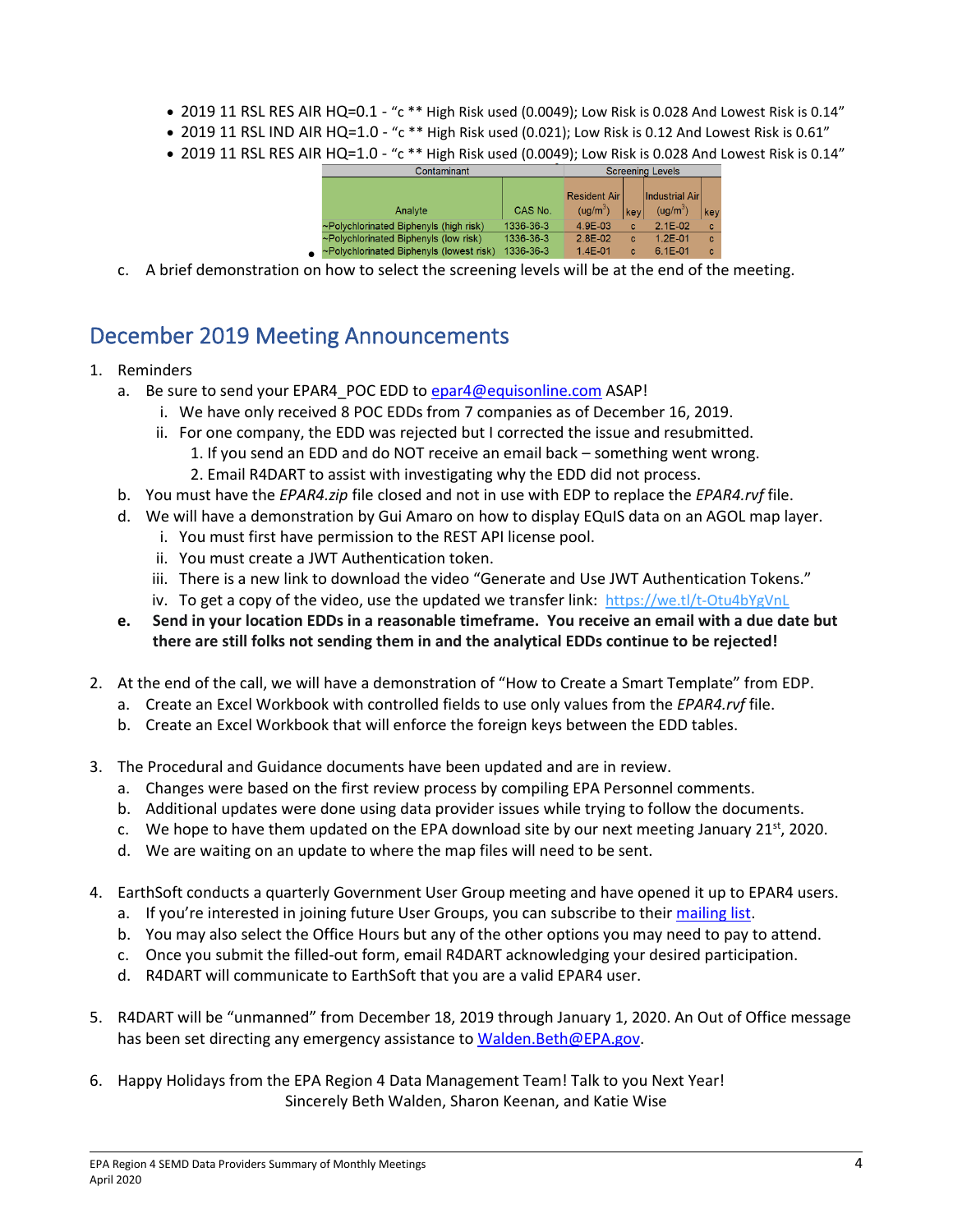### November 2019 Meeting Announcements

- 1. Reminders
	- a. Be sure to send your EPAR4 POC EDD to [epar4@equisonline.com](mailto:epar4@equisonline.com) ASAP!
		- i. We have only received POC EDDs from 6 companies as of November 18, 2019.
		- ii. Reasoning for why we need your POC EDD:
			- 1. EPA needs to have a quick means to query for the POCs.
			- 2. EPA may have a question regarding data, map files submissions, EDDs, etc.
			- 3. We have approximately 67 contractors with over 1000 sites (so a good memory no longer suffices).
			- 4. Example scenarios:
				- 5. Lab Procurement needs to know who the project lead is for assignment distribution.
			- 6. EPAR4 GIS SME needs to find who was to submit a site's latest report map files.
		- iii. Submit a POC EDD for each site for which you have a contract.
			- 7. If all POCs are the same for every project within a site, use the 'ALL' Project ID.
			- 8. If all POCs are the same for every site under your contract, email R4DART with your list of sites.
		- iv. How to submit a POC EDD when you do not have a site assignment yet:
			- b. Project ID of 'ALL'
			- c. Facility code of 'R4EQUIS'
			- d. Site name of 'R4EQuIS Facility'
			- e. Company Code If you have a code assigned, use it. Otherwise: PL-yourcompany (e.g., as there is no EarthSoft company code yet, EarthSoft would use PL-EarthSoft; where the company name is what is in your email address).
			- f. **Do not include a usr** file unless you have a Region 4 user code existing. Use the quick start guide to establish a user code. If you do not have a site assigned, you will be given permission to the R4EQuIS facility.
	- b. After sending *any* EDDs t[o epar4@equisonline.com,](mailto:epar4@equisonline.com) you should make certain you ultimately receive the email "Successfully loaded EDD [file name]" with the commit log showing number of rows added.
	- c. Do NOT linger to get your Location EDDs submitted. You typically receive an email requesting the location and field data prior to the release of the Analytical.
		- i. Subject: (20-nnnn) Location and FieldResults EDD Request for *Site Name*: Due Date *mm/dd/yyyy*
		- ii. When the location EDD is not submitted prior, the analytical data will be rejected.
		- iii. The RPM will be notified when data continues to be stalled due to lack of submissions.
- 2. There has been a new mailbox setup for the map files to be submitted.
	- a. We will be updating the documentation accordingly to send to [R4DARTGeo@EPA.gov](mailto:R4DARTGeo@EPA.gov)
	- b. Katie Wise, Subject Matter Expert (SME), may be contacted at [Wise.Mary@EPA.gov](mailto:Wise.Mary@EPA.gov)
- 3. The Data Provider Facility Specific Dashboard has been updated.
	- a. Once you have a site assigned, it is common to want to see the existing data.
		- i. Analytical Results Report Make no selections to get all the Analytical data.
		- ii. Location and Well Information Produces the data in the EPAR4 format layout.
		- iii. Download Water Levels Uses the default of TOC to calculate the Walter Level Elevation.
		- iv. Google Earth Locations Produces a .kmz file to be opened with Google Earth.
	- b. A brief demonstration of report selections will be held at the end of the call.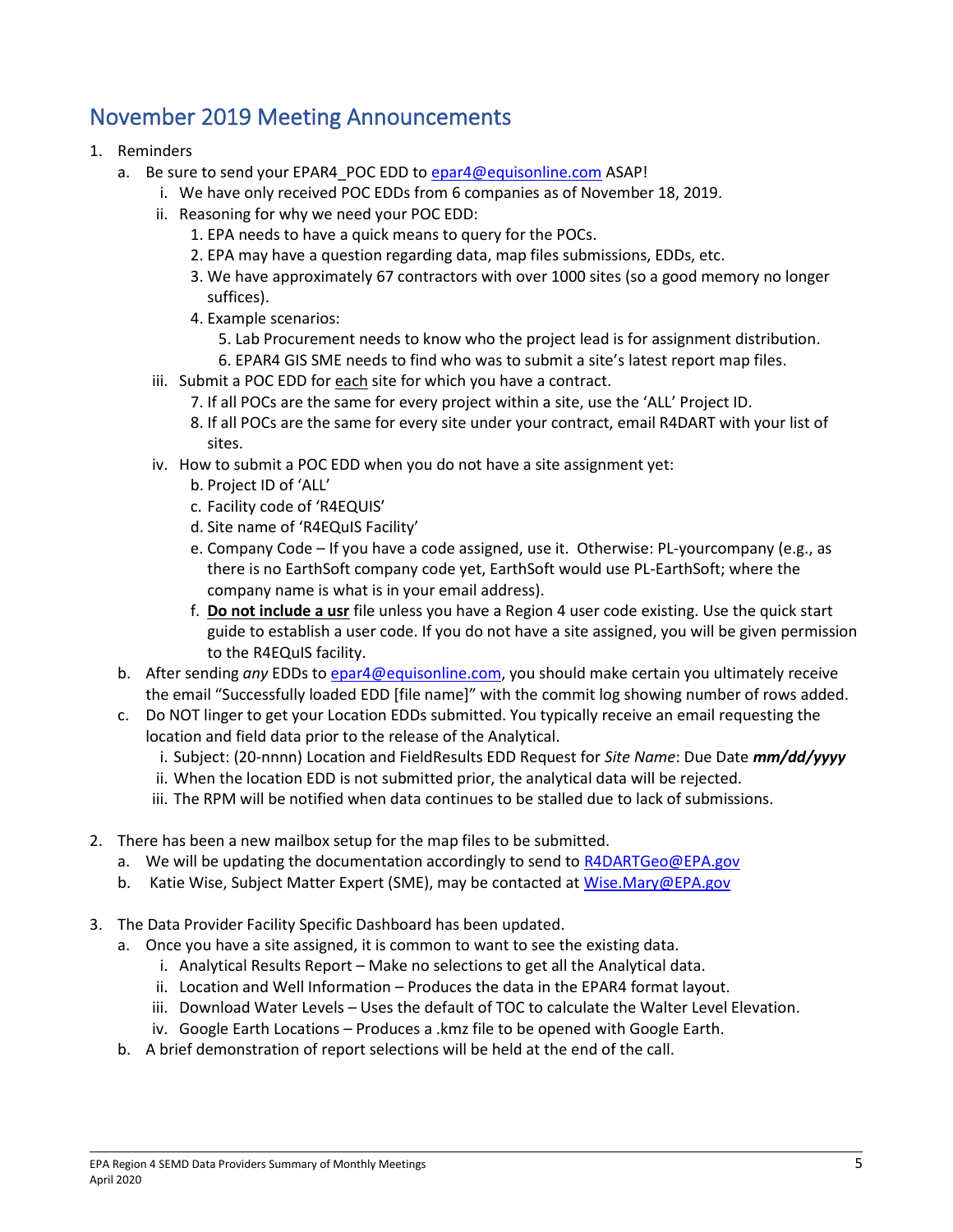| Analytical Results Report Download<br>÷                                                                    |  | Location and Well Information In the EPAR4 format                 |  |  |
|------------------------------------------------------------------------------------------------------------|--|-------------------------------------------------------------------|--|--|
| 0 v7-Analytical Results II v7                                                                              |  | <b>EPAR4 Location EDD</b>                                         |  |  |
| Last Download: 2019-11-18, 13:46<br>Run Time: 0.4 seconds<br><b>File Size: 766.9 KB</b><br>Record(s): 2386 |  | Last Download:<br>Run Time:<br>File Size:<br>$Record(s)$ :        |  |  |
| <b>DOWNLOAD</b><br>Send me this report<br>章                                                                |  | 登<br><b>DOWNLOAD</b><br>Send me this report<br>□                  |  |  |
|                                                                                                            |  |                                                                   |  |  |
| Retrieve a Google Earth KMZ file<br>÷                                                                      |  | Download Water Levels - Select Gear to change selection criteria  |  |  |
| <b>Google Earth: Locations</b>                                                                             |  | <b>WaterLevelCalcTOC</b>                                          |  |  |
| Last Download:<br><b>Run Time:</b><br>File Size:<br>Record(s):                                             |  | Last Download:<br><b>Run Time:</b><br>File Size:<br>$Record(s)$ : |  |  |
| <b>DOWNLOAD</b><br>Send me this report<br>章                                                                |  | <b>DOWNLOAD</b><br>登<br>Send me this report                       |  |  |

- 4. To display EQuIS data on an ArcGIS Online layer, a token must first be established.
	- a. The individual must have a valid EPAR4 user account and proper permissions.
	- b. A video has been prepared on how to create the token:
		- Download link: <https://we.tl/t-XNE0Gt1eKP>
	- c. We anticipate having a demonstration of adding EQuIS data to a map layer on our next call.
- 5. A new reference value file has been updated on the EPAR4 download site November 18, 2019.
	- a. Please download the new .rvf fro[m https://earthsoft.com/products/edp/edp-format-for-epar4/](https://earthsoft.com/products/edp/edp-format-for-epar4/)
	- b. What .rvf file will EDP use?
		- i. EDP will use the *EPAR4.rvf* file that is within the *EPAR4.zip* format file first.
		- ii. If not found, EDP will use the *EPAR4.rvf* file within the same folder as the format.
		- iii. If not found, EDP will prompt you for what .rvf file to use.
	- c. How to replace your existing *EPAR4.rvf* file for use by EDP
		- i. The *EPAR4.zip* file found on the EPAR4 download site contains an old EPAR4.rvf.
		- ii. Download the latest *EPAR4\_RVF.zip*, extract it from the zip file, and copy it as *EPAR4.rvf*.
		- iii. Replace the *EPAR4.rvf* existing within your EPAR4.zip format file.
			- 1. You may drag the new *EPAR4.rvf* file onto the *EPAR4.zip* It should prompt to replace.
			- 2. You may extract the *EPAR4.zip*, replace the *EPAR4.rvf* file, and then rezip the *EPAR4.zip* file.

### October 2019 Meeting Announcements

- 1. Reminders
	- a. Be sure to send your EPAR4 POC EDD to [epar4@equisonline.com](mailto:epar4@equisonline.com) ASAP!
	- b. Clarification: The file name within the POC dat file (zip) needs to be **EPAR4\_POC.txt**
	- c. After sending *any* EDDs t[o epar4@equisonline.com,](mailto:epar4@equisonline.com) make certain you ultimately receive the email "Successfully loaded EDD [file name]" with the commit log showing number of rows added.
	- d. Superfund is now the Superfund and Emergency Management Division (SEMD).
- 2. A brief demonstration on how to create your own dashboard will be at the end of this meeting.
	- a. Since our September meeting only 9 folks have logged into the [https://epar4.equisonline.com](https://epar4.equisonline.com/)
	- b. We have received no suggestions on what should be added to the dashboards.
	- c. Google Chrome is recommended over Internet Explorer to access the dashboards.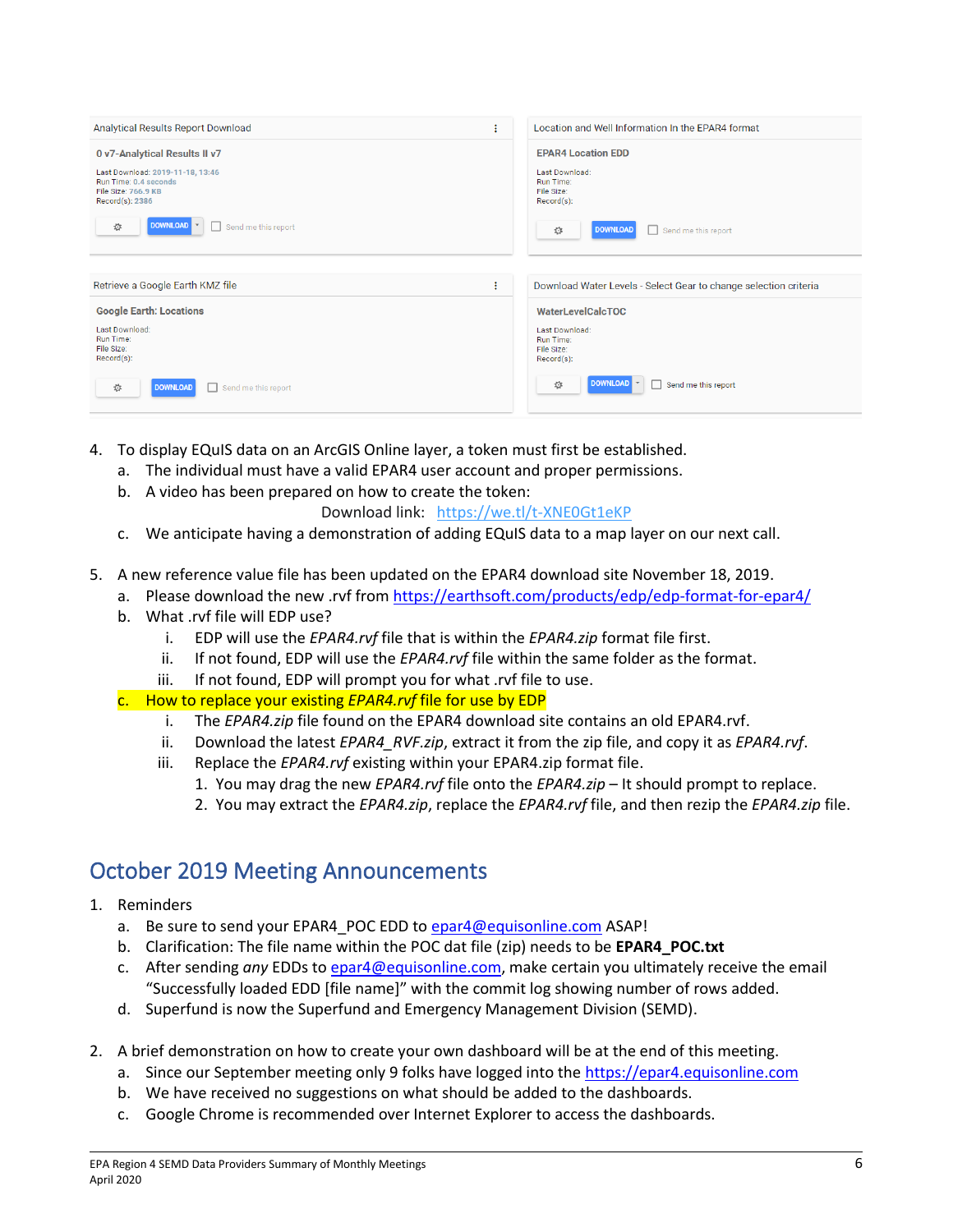- 3. All initial and final versions, spatially enabled files acquired or developed to support mapping, spatial analysis, and/or report generation by a data provider should be submitted to the EPA Region 4. The delivery of these files should accompany the submission of an initial and final report.
- 4. Identify your company GIS POC identified in the EPAR4 POC EDD for each site you have assigned tasks.
	- a. The EPA Region 4 Geographic Information System Deliverable Guidance describes the requirements.
	- b. This Guidance may be found attached to the Environmental Submission Procedure document.
	- c. The Subject Matter Expert (SME) is Katie Wise who is available to assist your GIS POC(s).
	- d. Your GIS POC should request access to the EPA GeoPlatform by emailing:
		- g. To: [geoservices@epa.gov](mailto:geoservices@epa.gov) ; and
		- h. CC: [Williams.Donnie@epa.gov;](mailto:Williams.Donnie@epa.gov) [katie.wise@tetratech.com;](mailto:katie.wise@tetratech.com) and your site RPM
	- e. Per the Guidance, there is a form and checklist that both need included within your GIS submissions. i. To access the EPA Region 4 GIS Data Submission form:
		- [https://r4.ercloud.org/R4\\_GIS\\_Data\\_Submittal/index.html](https://r4.ercloud.org/R4_GIS_Data_Submittal/index.html)
		- j. The checklist can be downloaded as a separate file from the EPA Region 4 website: <https://www.epa.gov/superfund/region-4-superfund-electronic-data-submission>
- 5. We have the capability of displaying data from EQuIS on the Maps now.
	- a. The steps required to enable the communication and display of data is in process
	- b. How to create the necessary token is expected to be available prior to our November meeting.
- 6. Clarification of the emails with "**Subject:** (*project id*) Sample Information Errors for *Site Name*: Due Date *x*".
	- a. These emails come from Athens for either the Regional or the CLP EDDs.
	- b. The email will identify missing Station IDs and/or Media Code(s) in their Element system.
	- c. Typically, these are items that did not upload from the Chain of Custody *eCOC.xml*.
		- i. Fill in the *Edited* column for each sample with *Missing?*
		- ii. Add the information into the field software and generate an updated Chain of Custody.
		- iii. Forward the 'Sample Information Errors" email and attach the updated *eCOC.xml* and *COC.pdf*.
		- iv. The email **MUST** be sent t[o EPAR4COCCorrections@epa.gov](mailto:EPAR4COCCorrections@epa.gov) and cc R4DART@epa.gov.
		- v. Athens will need to update their Element before the data will be released to load.
	- d. There have been cases where "last minute" requests create additional samples not in the *eCOC.xml*.
		- i. Most recent case was TCLP requested on a soil sample post delivery.
		- ii. The CLP merely added TCLP on the end of a sample name.
		- iii. They did not populate the station nor the matrix and Athens downloaded it for validation.
		- iv. Do not expect a lab to enter information we require that they do not need for analysis.
- 7. The matrix code for the Investigative Derived Waste (IDW).
	- a. In the Field Software, EDGE or Scribe, use 'ID'.
	- b. Use the QC Station ID of *#R4DART#*.

### September 2019 Meeting Announcements

- 1. Reminders
	- a. Send your EPAR4 EDDs directly to [epar4@equisonline.com](mailto:epar4@equisonline.com) and *eCOC.xml* files t[o R4DART@epa.gov.](mailto:r4dart@epa.gov)
	- b. If you send in an EDD that is to update existing information, your format needs to be *EPAR4update*.
	- c. Go to [https://epar4.equisonline.com](https://epar4.equisonline.com/) to update your password if you have not since 8/1/2019.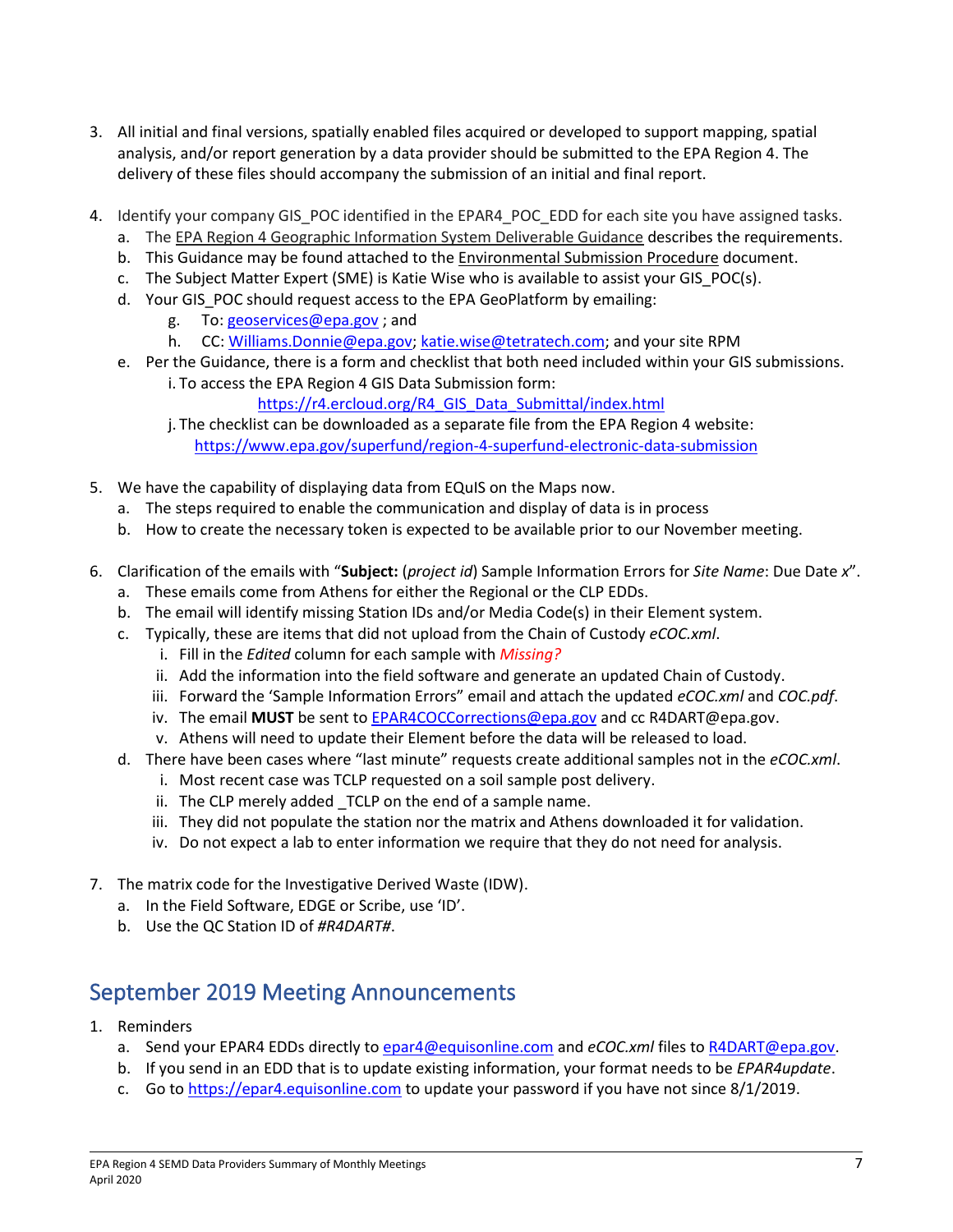- 2. The Point of Contact EDD template is now available.
	- a. Obtain a copy from [https://www.epa.gov/superfund/region-4-superfund-electronic-data-submission.](https://www.epa.gov/superfund/region-4-superfund-electronic-data-submission)
	- b. Please read through your appropriate instructions tab before populating the EPAR4\_POC tab.
		- i. Only one site's point of contacts per EDD.
		- ii. Acquire your .usr file.
		- iii. Save the EPAR4 POC worksheet as a tab delimited text file with EPAR4 POC.txt as the filename.
		- iv. Zip the EPAR4\_POC.txt file with your .usr file.
		- v. Rename your .zip file.

The submitted file IS REQUIRED to be named according to the following convention.

- Project ID (Task Code)
- Site Name
- Data Provider Company Code
- Date Submitting (YYMMDD)
- Type (POC)
- .FacilityCode.EPAR4\_POC.dat
- Example EDD Filename

```
19-0001_FacilityName_PL-DataProviderCode_190822_POC.110001224773.EPAR4_POC.dat
```
- vi. Email your .dat EDD to [epar4@equisonline.com.](mailto:epar4@equisonline.com)
- c. When you have multiple Project IDs (task codes) for an individual site, you may submit a separate EDD or all in one EDD. Regardless, the Start Date **must** be different when you have multiple projects or people for the same POC type. (The facility, poc type, start date are the primary key fields.)
- 3. The EQuIS R4DART system is set to automatically send the data provider emails when submitting EDDs directly t[o epar4@equisonline.com.](mailto:epar4@equisonline.com)
	- a. You should receive the initial email with Subject "EDD File [file name] Status Update". This tells you that your .usr certificate was valid and you have proper permission to load to the EDD's target site.
	- b. If your initial email after sending your EDD to [epar4@equisonline.com](mailto:epar4@equisonline.com) has Subject "EDD File [file name] Rejected – Not a Valid Data Submitter for Facility", forward to [R4DART@epa.gov](mailto:R4DART@epa.gov) to request your User Account is granted permission to the site.
	- c. If no errors are found and the EDD is loaded, you should receive a second email with Subject "Successfully loaded EDD [file name]" with the commit log showing number of rows added.
	- d. If errors are found and the EDD is NOT loaded, you should receive the second email with Subject "EDD File [file name] Rejected – Data Errors" with an error log attached. This error is typical of what you should see when you check the EDD with the current EDP EPAR4 format and reference values. If you did not get the errors when using the EDP, check the download site for a more recent reference file or an updated format.
	- e. If errors are found and the EDD is NOT loaded, you may receive the second email with Subject "Failure while committing package [file name]" with an error log attached. This error during commit is typical when the locations' coordinates have not been loaded yet.
	- f. If you do NOT receive any of the automated emails after sending your EDD:
		- i. Check that your email system is not blocking emails from  $e$ par4@equisonline.com.
		- ii. Try to login to [https://epar4.equisonline.com](https://epar4.equisonline.com/) with the credentials you used to create your .usr file.
		- iii. Check that the file had the .dat extension.
		- iv. Check that the file name only has 3 periods as this is how the system parses the name to determine what facility to load the data and what format to use for loading.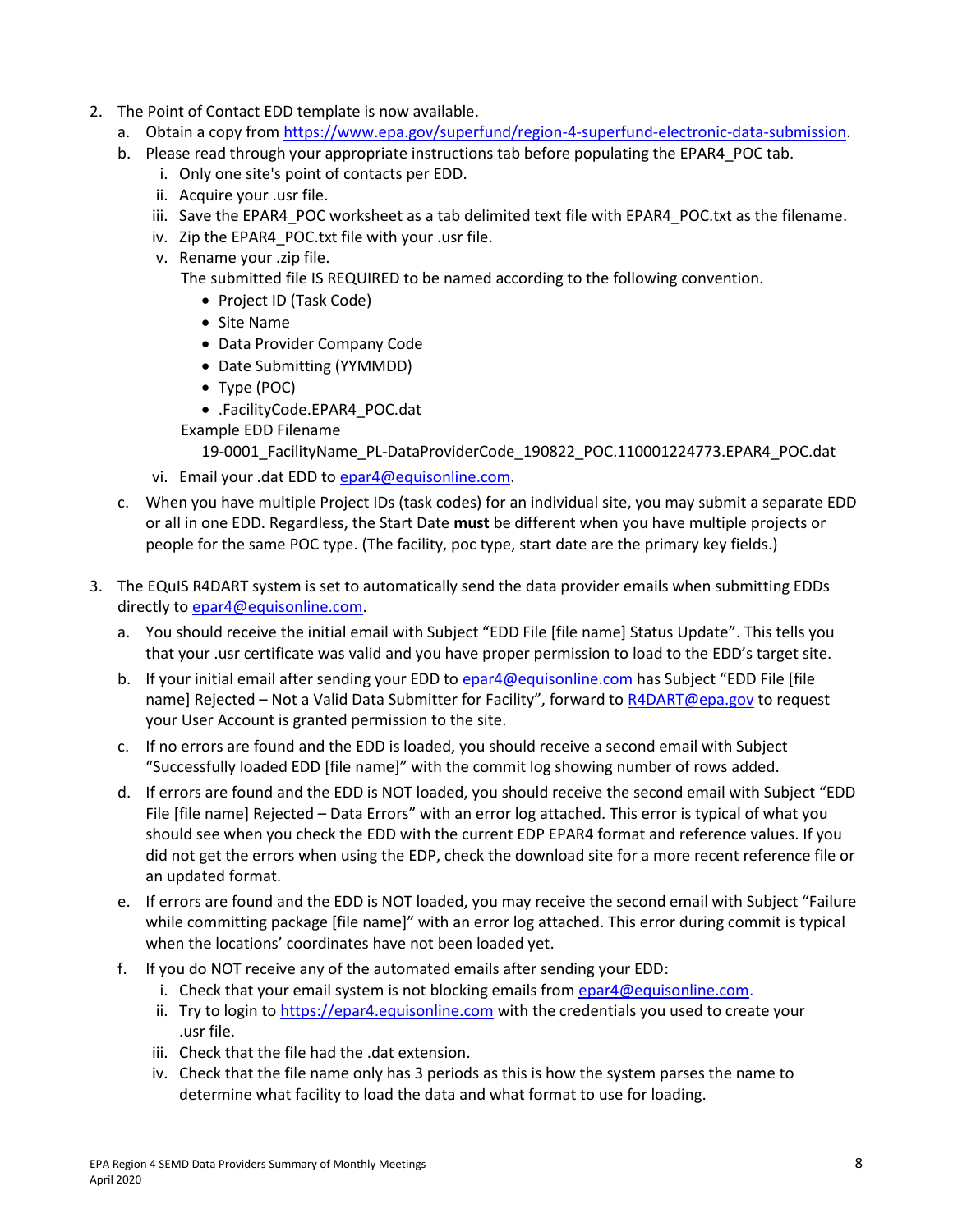- v. Otherwise, forward your submitted email with the file attached and note you did not receive any response fro[m epar4@equisonline.com.](mailto:epar4@equisonline.com)
- 4. As an alternative to your Field Personnel using Scribe, an EDGE package has been placed on the EPAR4 [download](https://earthsoft.com/products/edp/edp-format-for-epar4/) page. An *EDGE Quick Start Guide* is also pending addition to the [EPAR4 electronic data](https://www.epa.gov/superfund/region-4-superfund-electronic-data-submission)  [submission](https://www.epa.gov/superfund/region-4-superfund-electronic-data-submission) page.
- 5. An updated *EPAR4.rvf* file has also been replaced on the [EPAR4 download](https://earthsoft.com/products/edp/edp-format-for-epar4/) page. This includes new analytical methods and analytes from the Regional laboratory. Additional fish matrices have been added to more clearly identify their breed and part analyzed.
- 6. We would like to begin having some short demonstrations during this call. Please send in topics you feel may benefit yourself as well as others.

## August 2019 Meeting Announcements

- 1. The file name extensions have been updated.
	- a. EDDs sent to [epar4@equisonline.com](mailto:epar4@equisonline.com) need a .dat extension rather than an .edd extension.
	- b. Error logs sent from EQuIS Enterprise are .htm files and are no longer a zip file.
- 2. Lab EDDs use the data provider primary POC to add the user certificate.
	- a. Error logs for lab EDDs go directly to the data provider primary POC.
	- b. Other than missing depths, some errors have occurred during loading of lab EDDs. v. Missing CAS\_RNs
		- vi. Missing Quantitation Limit for non-detects
	- c. For error logs you receive due to a lab item:
		- i. For all rejected EDDs cc [R4DART@epa.gov.](mailto:R4DART@epa.gov)
		- ii. If the EDD is from the Regional Lab analysis, email:
			- For organics Jeff Hendel [hendel.jeffrey@epa.gov](mailto:hendel.jeffrey@epa.gov)
			- Inorganics Floyd Wellbor[n wellborn.floyd@epa.gov](mailto:wellborn.floyd@epa.gov)
		- vii. If the EDD is from the Contract Lab Program analysis, email:
			- For organics Nancy Seabolt [seabolt.nancy@epa.gov](mailto:Seabolt.nancy@epa.gov)
			- 1. Inorganics Denise Goddard [goddard.denise@epa.gov](mailto:goddard.denise@epa.gov)
		- viii. For all other types of rejected EDDs, emai[l R4DART@epa.gov.](mailto:R4DART@epa.gov)
- 3. Data Providers are to email their Location EDDs directly to [epar4@equisonline.com.](mailto:epar4@equisonline.com)
	- a. If you receive an error message that your EDD "has been rejected because the user does not have permission to submit data to the corresponding facility", forward the email t[o R4DART@epa.gov](mailto:R4DART@epa.gov) requesting the proper permissions.
	- b. If you receive an error message that a "Valid license not found", check your username that was used in your EDD submission. When you feel it was valid, forward the email to [R4DART@epa.gov](mailto:R4DART@epa.gov) to request assistance on your user account.
- 4. Be sure your field personnel know when emailing the *eCOC.xml* files to [R4SampleCustody,](mailto:R4SampleCustody@epa.gov) always cc [R4DART@epa.gov.](mailto:R4DART@epa.gov)
	- a. Currently the *eCOC.xml* EDDs may only be loaded vi[a R4DART@epa.gov.](mailto:R4DART@epa.gov)